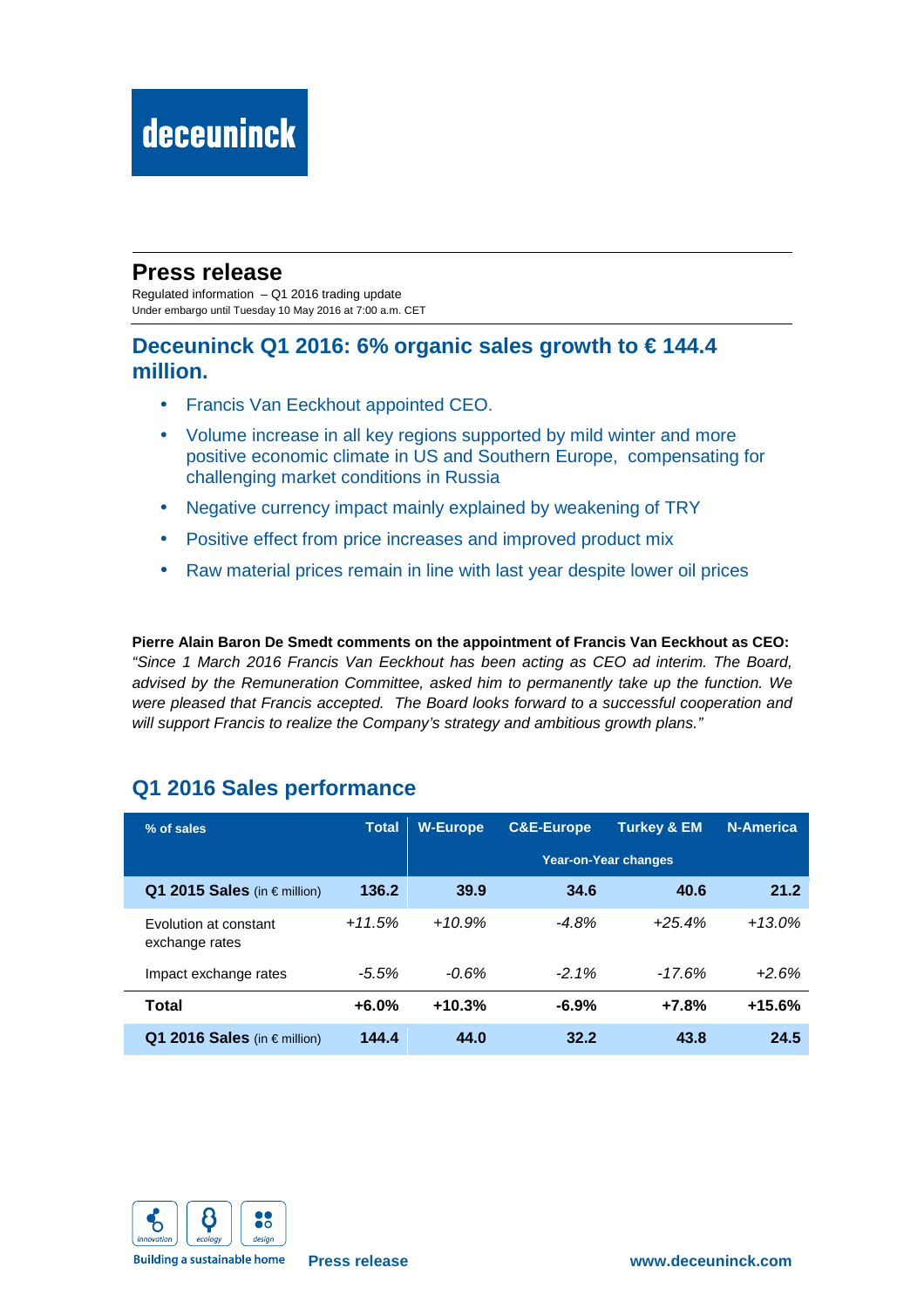## **Western Europe**

Q1 2016 sales in Western Europe increased year-on-year 10.3% to € 44.0 million (Q1 2015: € 39.9 million), representing 30.5% of Q1 2016 consolidated sales (Q1 2015: 29.3%)

This positive trend is driven by window profiles with successful new product launches, competitive wins and on average a more positive economic climate. In UK, Spain, Italy, the Netherlands Deceuninck recorded double digit sales growth. Sales in France declined slightly despite improving indicators. Other countries stabilized.

## **Central & Eastern Europe (incl. Germany)**

Q1 2016 sales in Central & Eastern Europe decreased year-on-year by 6.9% to  $\epsilon$  32.2 million (Q1 2015: € 34.6 million). At constant exchange rates sales decreased -4,8%. Central & Eastern Europe represents 22.3% of Q1 2016 consolidated sales (Q1 2015: 25.4%)

This decrease is mainly explained by the challenging market conditions in Russia and our decision to phase out selected low margin product lines in Central Europe which offset the organic sales growth in export countries. Sales in Germany remained stable.

#### **Turkey & Emerging Markets**

Q1 2016 sales in Turkey & Emerging Markets increased by  $7.8\%$  to € 43.8 million (Q1 2015: € 40.6 million). At constant exchange rates sales increased +25.4%. Turkey & Emerging Markets represent 30.3% of Q1 2016 consolidated sales (2015: 29.8%)

This increase was driven by strong volume growth in all brands, in spite of a challenging economic and geopolitical environment, which is partially offset by a weakening of the Turkish Lira.

Following the commercial integration of Pimapen in 2015, we are well on track with the operational integration in 2016. By the end of March 2016 all operations of Pimapen in Gebze were integrated in the Kartepe facilities. In parallel the new Menemen logistics centre became operational and the construction of the manufacturing plant and offices in Menemen remains on track. The construction should be finished by early 2017.

In the Emerging Markets Chile continued to grow, but activities in Brazil remain weak as a result of the challenging political and economic environment.

Export activities of the region represent 13% of the sales of the region.